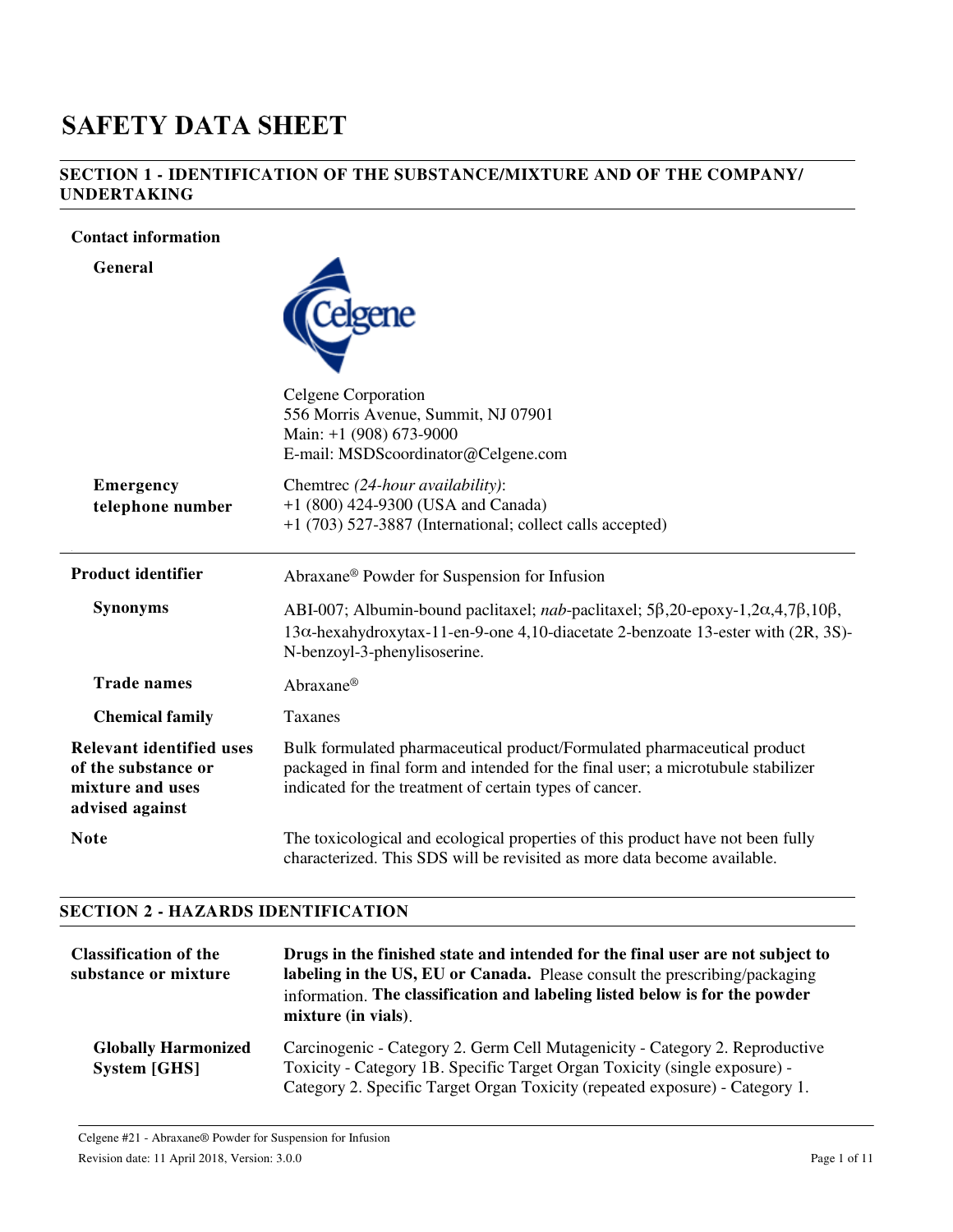## **SECTION 2 - HAZARDS IDENTIFICATION** …continued

#### **Label elements**

**GHS hazard pictogram**



| GHS signal word                        | Danger                                                                                                                                                                                                                                                                                                                                                                                                                                                                                                                                                                                                                                                                                                                           |
|----------------------------------------|----------------------------------------------------------------------------------------------------------------------------------------------------------------------------------------------------------------------------------------------------------------------------------------------------------------------------------------------------------------------------------------------------------------------------------------------------------------------------------------------------------------------------------------------------------------------------------------------------------------------------------------------------------------------------------------------------------------------------------|
| <b>GHS</b> hazard<br>statements        | H341 - Suspected of causing genetic defects. H351 - Suspected of causing cancer.<br>H360FD - May damage fertility. May damage the unborn child. H372 - Causes<br>damage to the lymphatic, cardiovascular, gastrointestinal, and nervous systems<br>through prolonged or repeated exposure.                                                                                                                                                                                                                                                                                                                                                                                                                                       |
| <b>GHS</b> precautionary<br>statements | P201 - Obtain special instructions before use. P260 - Do not breathe dust. P264 -<br>Wash hands thoroughly after handling. P270 - Do not eat, drink or smoke when<br>using this product. P281 - Use personal protective equipment as required. P309 +<br>P311 - IF exposed or if you feel unwell: call a Poison Center or doctor/physician.<br>P403 + P233 - Store in a well-ventilated place. Keep container tightly closed. P405<br>- Store locked up. P501 - Dispose of contents/container to location in accordance<br>with local/regional/national/international regulations.                                                                                                                                               |
| <b>Other hazards</b>                   | The most commonly reported adverse effect associated with therapeutic use of<br>Abraxane <sup>®</sup> is reversible, dose-dependent bone marrow suppression, primarily in<br>the form of neutropenia (decreased white blood cells). Other frequently reported<br>effects include infections, hair loss, sensory neuropathy, increased blood pressure<br>and electrocardiogram abnormalities, muscle/joint/chest pain, weakness,<br>gastrointestinal disturbances (e.g., nausea, diarrhea), and increased liver enzymes.<br>Increased creatinine levels, ocular/visual disturbances, shortness of breath, and<br>cough were also noted. Severe hypersensitivity reactions were rarely reported in<br>post-marketing surveillance. |
|                                        | Abraxane <sup>®</sup> contains albumin (human), a derivative of human blood. Based on<br>effective donor screening and product manufacturing processes, it carries an<br>extremely remote risk for transmission of viral diseases. No cases of transmission<br>of viral diseases or CJD have ever been identified for Abraxane®. Based on its<br>mechanism of action and animal study results, a potential for Abraxane® to impair<br>male fertility and harm a developing fetus cannot be excluded in the absence of<br>definitive data.                                                                                                                                                                                        |
| <b>Note</b>                            | This substance is classified as hazardous under GHS as implemented by<br>Regulation EC No 1272/2008 (EU CLP), WHMIS 2015 (Health Canada), and<br>Hazard Communication Standard No. 1910.1200 (US OSHA).                                                                                                                                                                                                                                                                                                                                                                                                                                                                                                                          |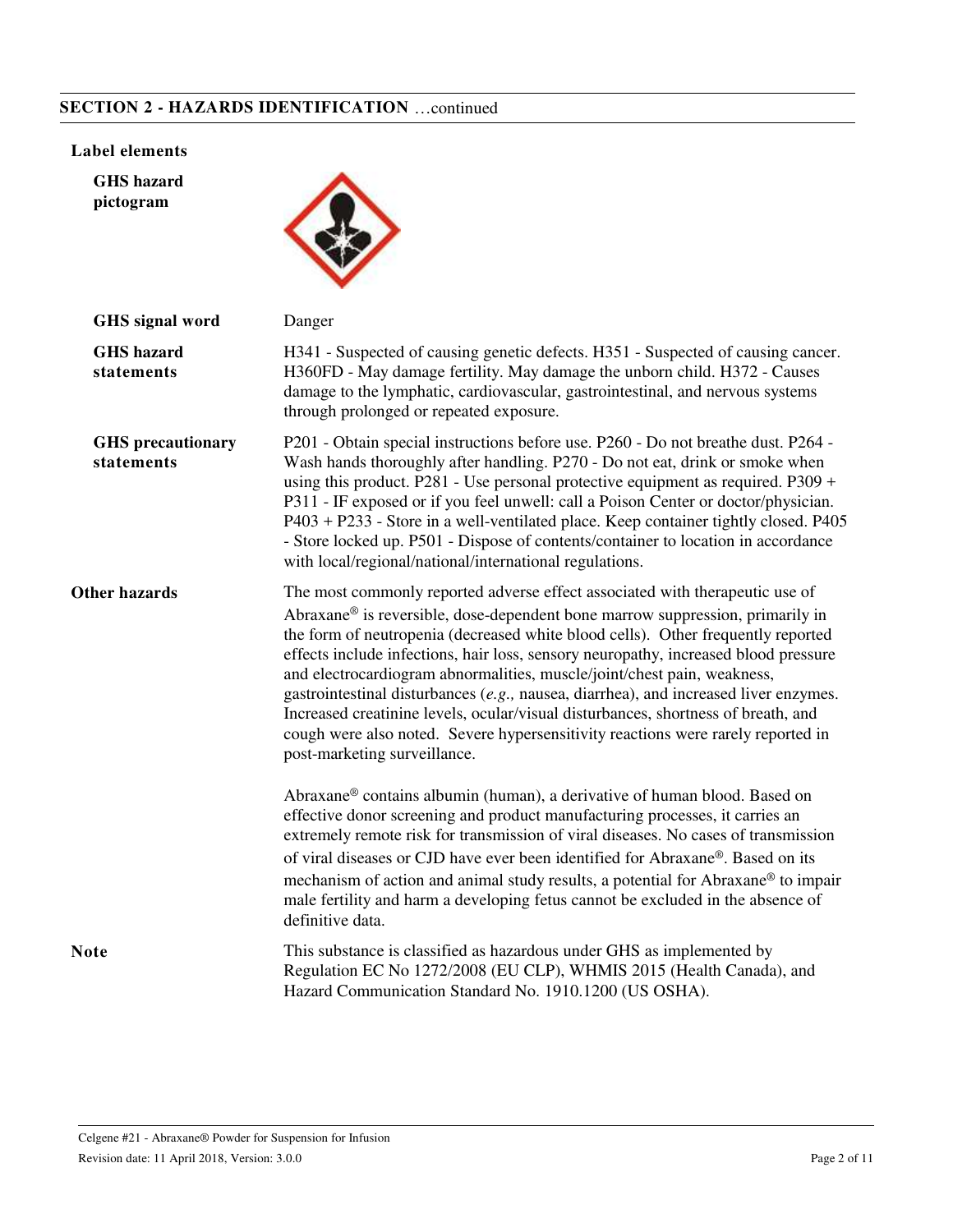| <b>SECTION 3 - COMPOSITION/INFORMATION ON INGREDIENTS</b>                                                                                                                                                                                    |      |                    |          |                                                                            |
|----------------------------------------------------------------------------------------------------------------------------------------------------------------------------------------------------------------------------------------------|------|--------------------|----------|----------------------------------------------------------------------------|
| Ingredient                                                                                                                                                                                                                                   | CAS# | EINECS/<br>ELINCS# | Amount   | <b>GHS</b> Classification                                                  |
| Albumin-bound paclitaxel                                                                                                                                                                                                                     | N/A  | N/A                | $~100\%$ | RT1B: H360FD; Carc2:<br>H351; GCM2: H341; STOT-<br>S2: H371; STOT-R1: H372 |
| The ingredient(s) listed above are considered hazardous. The pharmacological and<br><b>Note</b><br>toxicological characteristics of this compound have not been fully characterized.<br>See Section 16 for full text of GHS classifications. |      |                    |          |                                                                            |

#### **SECTION 4 - FIRST AID MEASURES**

| <b>Description of first aid</b><br>measures                                                          |                                                                                                                                                                                                                                                                                                                                                                                           |
|------------------------------------------------------------------------------------------------------|-------------------------------------------------------------------------------------------------------------------------------------------------------------------------------------------------------------------------------------------------------------------------------------------------------------------------------------------------------------------------------------------|
| <b>Immediate Medical</b><br><b>Attention Needed</b>                                                  | Yes. If exposed or concerned: Get medical advice/attention.                                                                                                                                                                                                                                                                                                                               |
| <b>Eye Contact</b>                                                                                   | If easy to do, remove contact lenses, if worn. Immediately flush eyes with copious<br>quantities of water for at least 15 minutes. If irritation occurs or persists, notify<br>medical personnel and supervisor.                                                                                                                                                                          |
| <b>Skin Contact</b>                                                                                  | Wash exposed area with soap and water and remove contaminated clothing/shoes.<br>If irritation occurs or persists, notify medical personnel and supervisor.                                                                                                                                                                                                                               |
| <b>Inhalation</b>                                                                                    | Immediately move exposed subject to fresh air. If not breathing, give artificial<br>respiration. If breathing is labored, administer oxygen. Immediately notify medical<br>personnel and supervisor.                                                                                                                                                                                      |
| Ingestion                                                                                            | Do not induce vomiting unless directed by medical personnel. Do not give anything<br>to drink unless directed by medical personnel. Never give anything by mouth to an<br>unconscious person. Notify medical personnel and supervisor.                                                                                                                                                    |
| <b>Protection of first aid</b><br>responders                                                         | See Section 8 for Exposure Controls/Personal Protection recommendations.                                                                                                                                                                                                                                                                                                                  |
| <b>Most important</b><br>symptoms and effects,<br>both acute and delayed                             | See Sections 2 and 11.                                                                                                                                                                                                                                                                                                                                                                    |
| <b>Indication of immediate</b><br>medical attention and<br>special treatment<br>needed, if necessary | Abraxane® contains paclitaxel, a cytotoxic antineoplastic agent. Medical conditions<br>aggravated by exposure: None known or reported. Treat symptomatically and<br>supportively. If accidental exposure occurs to an individual who is also taking one<br>or more concomitant medications, consult the respective package or prescribing<br>information for potential drug interactions. |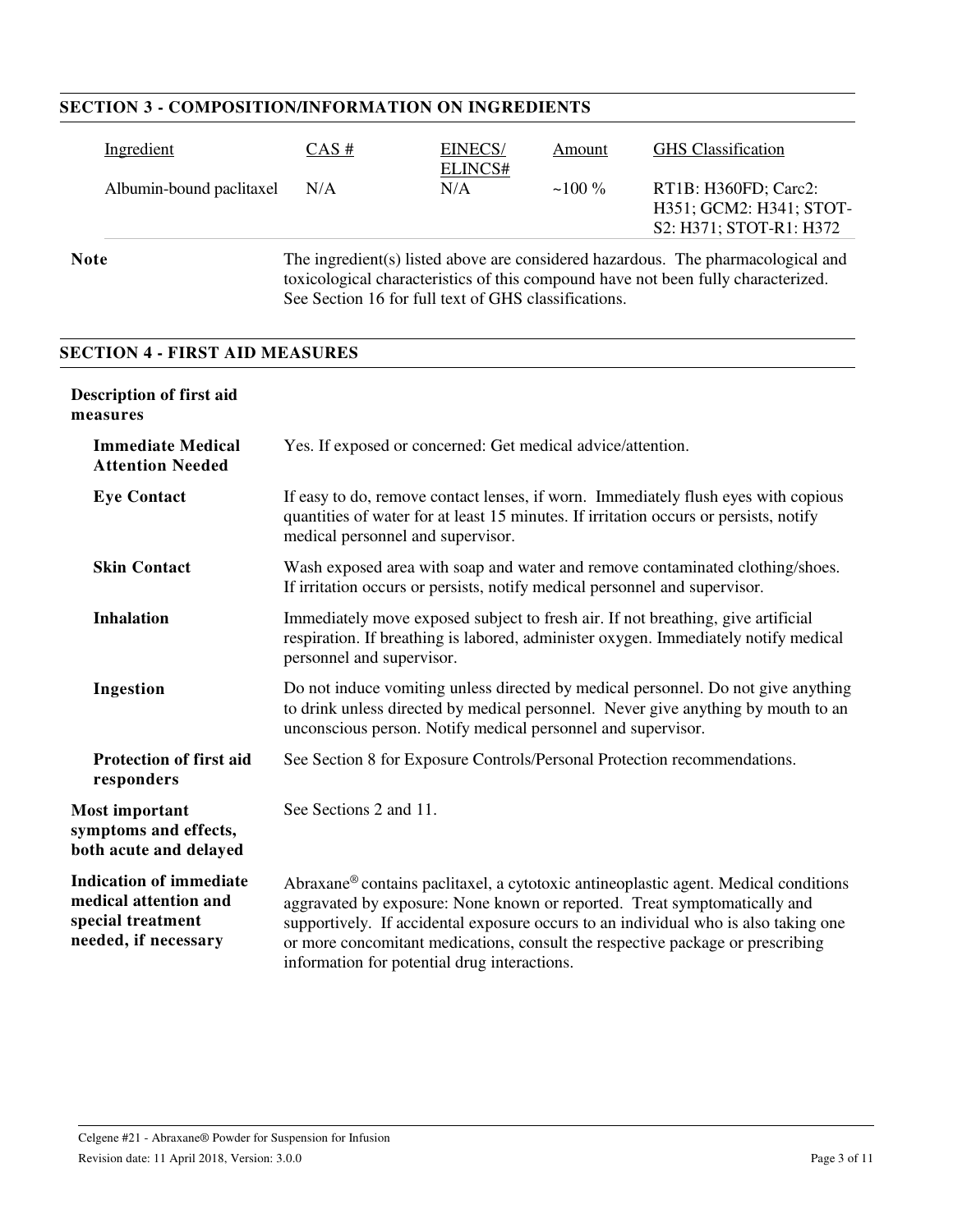## **SECTION 5 - FIREFIGHTING MEASURES**

| <b>Extinguishing media</b>                                          | Use water spray (fog), foam, dry powder, or carbon dioxide, as appropriate for<br>surrounding fire and materials.                                                                                          |
|---------------------------------------------------------------------|------------------------------------------------------------------------------------------------------------------------------------------------------------------------------------------------------------|
| <b>Specific hazards arising</b><br>from the substance or<br>mixture | No information identified. May emit carbon monoxide, carbon dioxide, and oxides<br>of nitrogen.                                                                                                            |
| Flammability/<br><b>Explosivity</b>                                 | No explosivity or flammability data identified. High concentrations of finely<br>divided airborne organic particles can potentially explode if ignited.                                                    |
| <b>Advice for firefighters</b>                                      | Wear full protective clothing and a self-contained breathing apparatus with a full<br>facepiece operated in the pressure demand or other positive pressure mode.<br>Decontaminate all equipment after use. |

### **SECTION 6 - ACCIDENTAL RELEASE MEASURES**

| Personal precautions,<br>protective equipment<br>and emergency<br>procedures | If product is released or spilled, take proper precautions to minimize exposure by<br>using appropriate personal protective equipment (see Section 8). Area should be<br>adequately ventilated. Do not breathe dust.                                                                                                                                                                                                                                                                         |
|------------------------------------------------------------------------------|----------------------------------------------------------------------------------------------------------------------------------------------------------------------------------------------------------------------------------------------------------------------------------------------------------------------------------------------------------------------------------------------------------------------------------------------------------------------------------------------|
| Environmental<br>precautions                                                 | Do not empty into drains. Avoid release to the environment.                                                                                                                                                                                                                                                                                                                                                                                                                                  |
| <b>Methods and material</b><br>for containment and<br>cleaning up            | If vials are crushed/broken: DO NOT RAISE DUST. Surround spill or powder<br>with absorbents and place a damp cloth or towel over the area to minimize entry of<br>powder into the air. Add excess liquid to allow the material to enter solution.<br>Capture remaining liquid onto spill absorbents. Place spill materials into a leak-<br>proof container suitable for disposal in accordance with applicable waste disposal<br>regulations (see Section 13). Decontaminate the area twice. |
| Reference to other<br>sections                                               | See Sections 8 and 13 for more information.                                                                                                                                                                                                                                                                                                                                                                                                                                                  |

## **SECTION 7 - HANDLING AND STORAGE**

| <b>Precautions for safe</b><br>handling                                  | If vials are crushed or broken, dust containing drug substance may be released.<br>Minimize dust generation and accumulation. Follow recommendations for handling<br>potent and cytotoxic pharmaceutical agents (i.e., use of engineering controls and/or<br>other personal protective equipment if needed). Avoid breathing dust. Wash<br>thoroughly after handling. Avoid exposure to light. |
|--------------------------------------------------------------------------|------------------------------------------------------------------------------------------------------------------------------------------------------------------------------------------------------------------------------------------------------------------------------------------------------------------------------------------------------------------------------------------------|
| <b>Conditions for safe</b><br>storage including any<br>incompatibilities | Store at controlled room temperature (20- $25^{\circ}$ C) away from incompatible<br>materials. Excursions are permitted to 15-30°C. Store out of direct sunlight in<br>dark, dry conditions.                                                                                                                                                                                                   |
| Specific end $use(s)$                                                    | No information identified.                                                                                                                                                                                                                                                                                                                                                                     |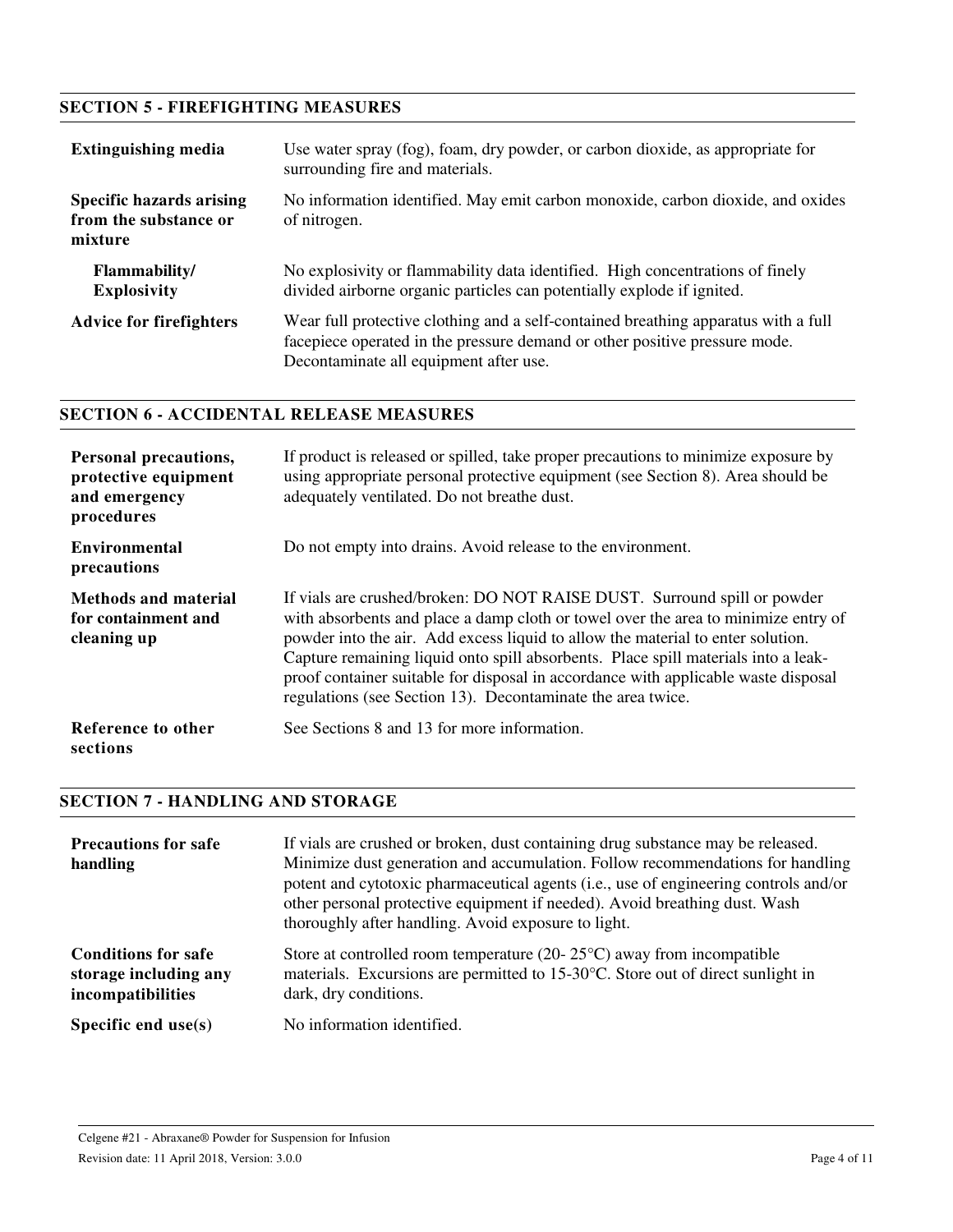## **SECTION 8 - EXPOSURE CONTROLS/PERSONAL PROTECTION**

| <b>Note</b>                                                                                                               | Dispose of broken vials/syringes in a sharps container.                                                                                                                                                                                                                                                                                                                                                                                                                                                                                                                                                                                                                                                                                                |                         |                      |  |
|---------------------------------------------------------------------------------------------------------------------------|--------------------------------------------------------------------------------------------------------------------------------------------------------------------------------------------------------------------------------------------------------------------------------------------------------------------------------------------------------------------------------------------------------------------------------------------------------------------------------------------------------------------------------------------------------------------------------------------------------------------------------------------------------------------------------------------------------------------------------------------------------|-------------------------|----------------------|--|
| <b>Control Parameters/</b><br><b>Occupational Exposure</b><br><b>Limit Values</b><br>Compound<br>Albumin-bound paclitaxel | <b>Issuer</b><br>Celgene                                                                                                                                                                                                                                                                                                                                                                                                                                                                                                                                                                                                                                                                                                                               | <b>Type</b><br>TWA-8 HR | OEL<br>$2 \mu g/m^3$ |  |
| <b>Exposure/Engineering</b><br>controls                                                                                   | None required for normal handling of packaged product. If vials are crushed/<br>broken: Open handling should not be performed when handling potent substances<br>or substances of unknown toxicity. Control exposures to below the OEL (if<br>available). Otherwise, selection and use of containment devices and personal<br>protective equipment should be based on a risk assessment of exposure potential.<br>Material should be handled inside a closed process, ventilated enclosure, isolator or<br>device of equivalent or better control that is suitable for dusts and/or aerosols.                                                                                                                                                          |                         |                      |  |
| <b>Respiratory</b><br>protection                                                                                          | None required for normal handling of packaged product. If vials are crushed/<br>broken: Choice of respiratory protection should be appropriate to the task and the<br>level of existing engineering controls. For routine powder handling tasks, an<br>approved and properly worn powered air-purifying respirator equipped with HEPA<br>filters or combination filters should provide ancillary protection based on the<br>known or foreseeable limitations of existing engineering controls. Use a positive-<br>pressure air-supplied respirator if there is any potential for an uncontrolled release,<br>when exposure levels are not known, or in any other circumstances where air<br>purifying respirators may not provide adequate protection. |                         |                      |  |
| <b>Hand protection</b>                                                                                                    | Wear nitrile or other impervious gloves if skin contact is possible. Double gloves<br>should be considered. When the material is dissolved or suspended in an organic<br>solvent, wear gloves that provide protection against the solvent.                                                                                                                                                                                                                                                                                                                                                                                                                                                                                                             |                         |                      |  |
| <b>Skin protection</b>                                                                                                    | Wear appropriate gloves, lab coat, or other protective overgarment if skin contact<br>is likely. Base the choice of skin protection on the job activity, potential for skin<br>contact and solvents and reagents in use.                                                                                                                                                                                                                                                                                                                                                                                                                                                                                                                               |                         |                      |  |
| <b>Eye/face protection</b>                                                                                                | Wear safety glasses with side shields, chemical splash goggles, or full face shield,<br>if necessary. Base the choice of protection on the job activity and potential for<br>contact with eyes or face. An emergency eye wash station should be available.                                                                                                                                                                                                                                                                                                                                                                                                                                                                                             |                         |                      |  |
| <b>Environmental</b><br><b>Exposure Controls</b>                                                                          | Avoid release to the environment and operate within closed systems wherever<br>practicable. Air and liquid emissions should be directed to appropriate pollution<br>control devices. In case of spill, do not release to drains. Implement appropriate<br>and effective emergency response procedures to prevent release or spread of<br>contamination and to prevent inadvertent contact by personnel.                                                                                                                                                                                                                                                                                                                                                |                         |                      |  |
| Other protective<br>measures                                                                                              | Wash hands in the event of contact with this substance, especially before eating,<br>drinking or smoking. Protective equipment is not to be worn outside the work area<br>(e.g., in common areas or out-of-doors).                                                                                                                                                                                                                                                                                                                                                                                                                                                                                                                                     |                         |                      |  |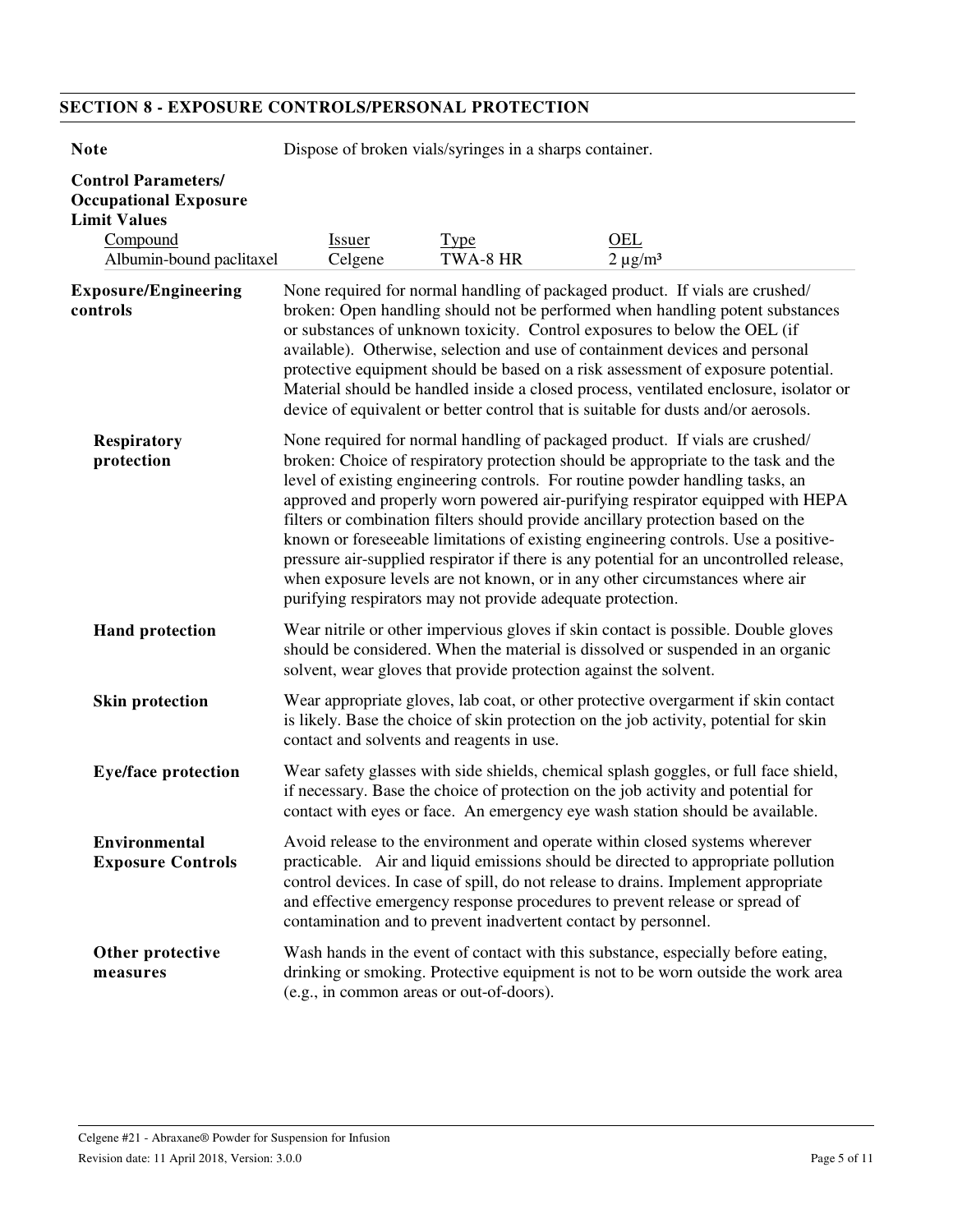## **SECTION 9 - PHYSICAL AND CHEMICAL PROPERTIES**

#### **Information on basic physical and chemical properties**

| Appearance                                                | Lyophilized cake/powder in vials |
|-----------------------------------------------------------|----------------------------------|
| Color                                                     | White to off-white               |
| Odor                                                      | Odorless                         |
| <b>Odor threshold</b>                                     | No information identified.       |
| pН                                                        | 6.0-7.5 (reconstituted)          |
| Melting point/<br>freezing point                          | ~216 $\degree$ C                 |
| <b>Initial boiling point</b><br>and boiling range         | No information identified.       |
| <b>Flash point</b>                                        | No information identified.       |
| <b>Evaporation rate</b>                                   | No information identified.       |
| <b>Flammability (solid,</b><br>gas)                       | No information identified.       |
| <b>Upper/lower</b><br>flammability or<br>explosive limits | No information identified.       |
| Vapor pressure                                            | No information identified.       |
| <b>Vapor density</b>                                      | No information identified.       |
| <b>Relative density</b>                                   | No information identified.       |
| <b>Water solubility</b>                                   | Insoluble.                       |
| <b>Solvent solubility</b>                                 | No information identified.       |
| <b>Partition coefficient</b><br>$(n-octanol/water)$       | No information identified.       |
| <b>Auto-ignition</b><br>temperature                       | No information identified.       |
| Decomposition<br>temperature                              | No information identified.       |
| <b>Viscosity</b>                                          | No information identified.       |
| <b>Explosive properties</b>                               | No information identified.       |
| <b>Oxidizing properties</b>                               | No information identified.       |
| <b>Other information</b>                                  |                                  |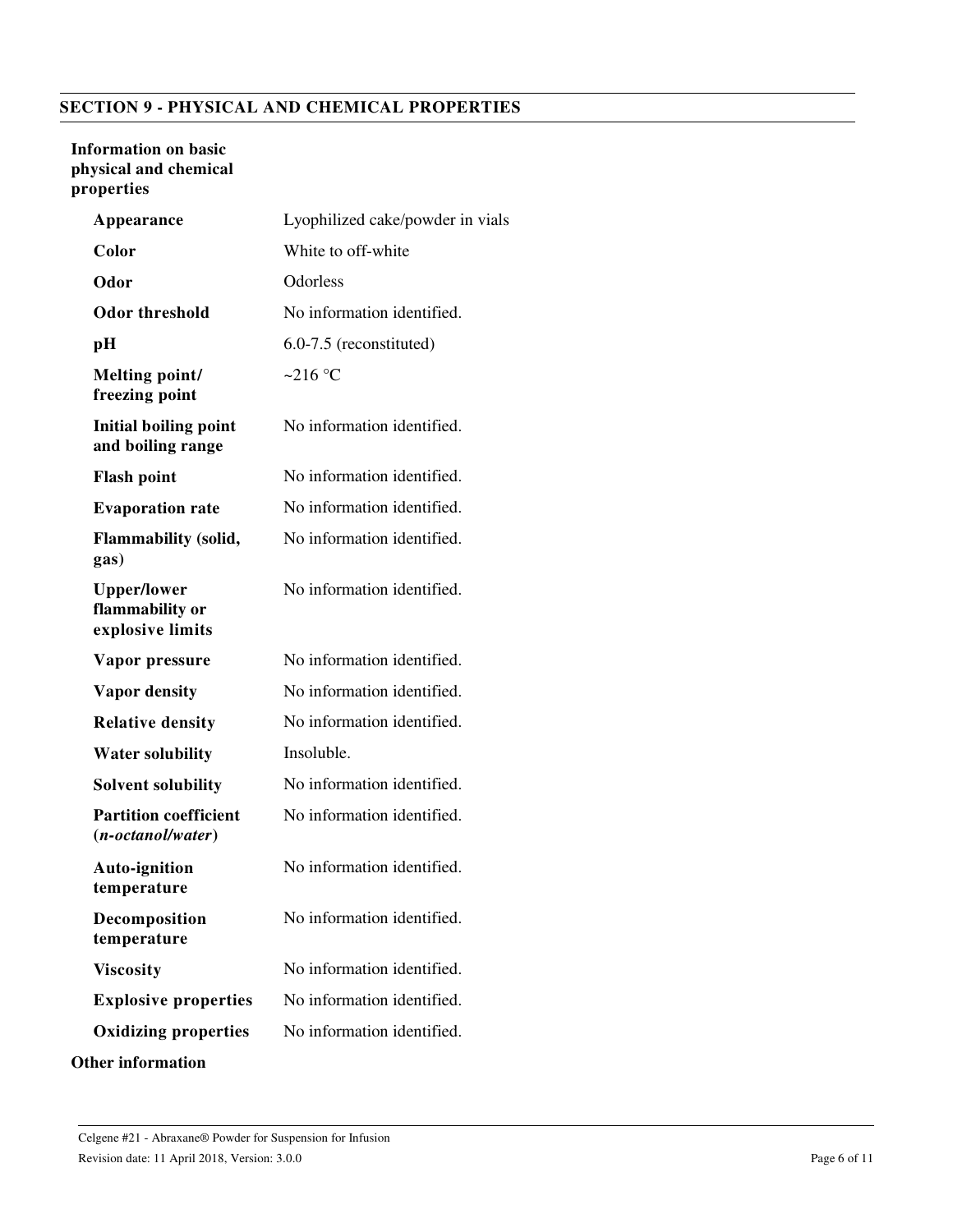#### **SECTION 9 - PHYSICAL AND CHEMICAL PROPERTIES** …continued

| Molecular formula | $C_{47}H_{51}NO_{14}$                       |
|-------------------|---------------------------------------------|
| Molecular weight  | 853.9 (paclitaxel); $\sim 67$ kDa (albumin) |

#### **SECTION 10 - STABILITY AND REACTIVITY**

| <b>Reactivity</b>                            | No information identified.                      |
|----------------------------------------------|-------------------------------------------------|
| <b>Chemical stability</b>                    | Stable under normal temperatures and pressures. |
| <b>Possibility of hazardous</b><br>reactions | Not expected to occur.                          |
| <b>Conditions to avoid</b>                   | Light                                           |
| Incompatible materials                       | Strong oxidizers, acids, bases.                 |
| <b>Hazardous</b><br>decomposition products   | No information identified.                      |

#### **SECTION 11 - TOXICOLOGICAL INFORMATION**

**Note The following data describe Abraxane® and/or paclitaxel.**

#### **Information on toxicological effects**

| Route of entry                                            | Intended for IV use. Large protein are unlikely to be absorbed through inhalation,<br>skin contact, or ingestion.                                                                                                                                                                                                                                           |             |                |                                                                                         |
|-----------------------------------------------------------|-------------------------------------------------------------------------------------------------------------------------------------------------------------------------------------------------------------------------------------------------------------------------------------------------------------------------------------------------------------|-------------|----------------|-----------------------------------------------------------------------------------------|
| <b>Acute toxicity</b><br>Compound                         |                                                                                                                                                                                                                                                                                                                                                             | Route       | <b>Species</b> | Dose                                                                                    |
| Albumin-bound paclitaxel                                  | <u>Type</u><br>$LD_{50}$                                                                                                                                                                                                                                                                                                                                    | Intravenous | Mouse          | 12 mg/kg (paclitaxel)                                                                   |
|                                                           | $LD_{50}$                                                                                                                                                                                                                                                                                                                                                   | Intravenous | Rat            | 85 mg/kg (paclitaxel)                                                                   |
| <b>Irritation/Corrosion</b>                               | No data available.                                                                                                                                                                                                                                                                                                                                          |             |                |                                                                                         |
| <b>Sensitization</b>                                      | No data available.                                                                                                                                                                                                                                                                                                                                          |             |                |                                                                                         |
| <b>STOT-single exposure</b>                               | Myelosuppression was observed in rats following single Abraxane <sup>®</sup> doses (details<br>not specified). In another study, single doses $\geq 9$ mg/m <sup>2</sup> IV resulted in necrosis/<br>diffuse degeneration of the testes doses. Testicular degeneration/atrophy was seen<br>in dogs at $175 \text{ mg/m}^2$ , in addition to serum sickness. |             |                |                                                                                         |
| <b>STOT-repeated</b><br>exposure/Repeat-<br>dose toxicity | Administration of 100 mg/m <sup>2</sup> Abraxane® IV to monkeys on a weekly schedule for<br>3 weeks led to myelosuppression, organ weight changes (increased spleen weight,<br>decreased thymus, pituitary, testes, liver, and thyroid), and microscopic changes in<br>the thymus, heart, male reproductive organs, and liver.                              |             |                |                                                                                         |
|                                                           |                                                                                                                                                                                                                                                                                                                                                             |             |                | Administration of $\geq 10$ mg/kg IV to rats resulted in mortality, atrophic changes in |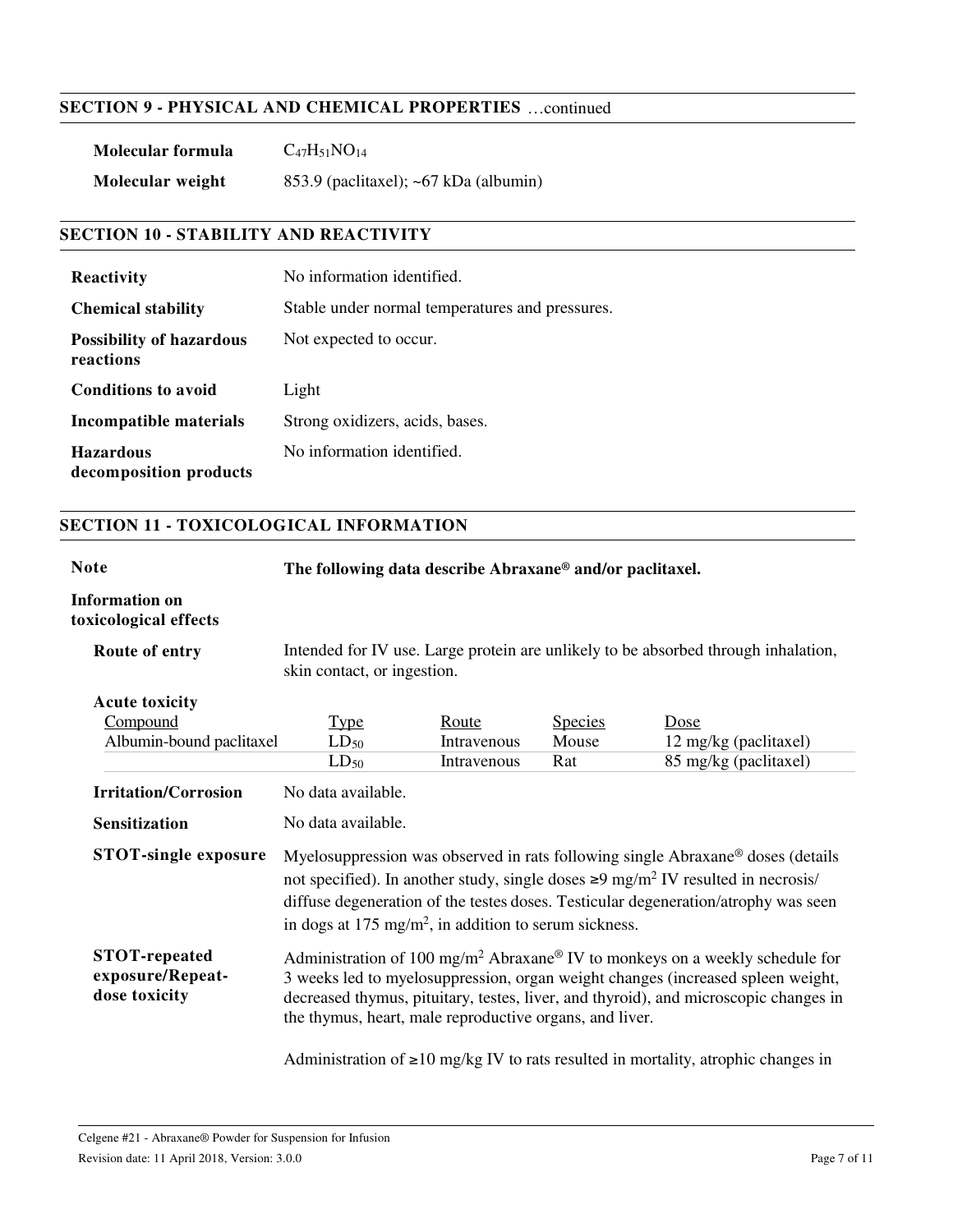## **SECTION 11 - TOXICOLOGICAL INFORMATION** …continued

| <b>STOT-repeated</b><br>exposure/Repeat-<br>dose toxicity<br>continued | the lymphatic/hematopoietic tissues, male reproductive organs, and skin, in<br>addition to degenerative changes in the nervous system and eyes. Effects were<br>mostly reversible following a 4-week recovery period, except for those in the<br>reproductive organs, central nervous system, and eye. A NOAEL for Abraxane was<br>not identified.             |
|------------------------------------------------------------------------|----------------------------------------------------------------------------------------------------------------------------------------------------------------------------------------------------------------------------------------------------------------------------------------------------------------------------------------------------------------|
| <b>Reproductive toxicity</b>                                           | In a 12-week study in male rats, weekly IV doses of Abraxane® caused decreased<br>litter sizes at 7 mg/kg and irreversible sterility at 16 mg/kg. A NOAEL of 2 mg/kg/<br>week was established for effects on male fertility.                                                                                                                                   |
| Developmental<br>toxicity                                              | Daily IV Abraxane <sup>®</sup> injections $\geq 1$ mg/kg in pregnant rats increased the number of<br>fetal deaths, resorptions, malformations, and was maternally toxic. A NOAEL of<br>0.5 mg/kg/day was established for fetal and maternal toxicity.                                                                                                          |
| Genotoxicity                                                           | Paclitaxel was negative for mutagenicity in a bacterial Ames assay, a mutation<br>assay in Chinese hamster ovary cells, and a <i>Drosophila</i> wing somatic mutation<br>and recombination test, but was positive for clastogenicity in an in vitro<br>cytogenetics assay in primary human lymphocytes and an in vivo mouse bone<br>marrow micronucleus assay. |
| Carcinogenicity                                                        | Long-term carcinogenicity studies with Abraxane® have not been conducted. This<br>substance is not listed by NTP, IARC, ACGIH or OSHA as a carcinogen.                                                                                                                                                                                                         |
| <b>Aspiration hazard</b>                                               | No data available.                                                                                                                                                                                                                                                                                                                                             |
| Human health data                                                      | See "Section 2 - Other Hazards"                                                                                                                                                                                                                                                                                                                                |

#### **SECTION 12 - ECOLOGICAL INFORMATION**

|  | <b>oxicity</b> |
|--|----------------|
|--|----------------|

| Compound<br>Albumin-bound paclitaxel         | <b>Type</b><br>$LC_{50}$ (time    | <b>Species</b><br>Daphnia magna                              | Concentration<br>$>0.7$ mg/L                                           |
|----------------------------------------------|-----------------------------------|--------------------------------------------------------------|------------------------------------------------------------------------|
|                                              | not specified)                    |                                                              | (paclitaxel)                                                           |
|                                              | $LC_{50}$ (time<br>not specified) | Activated sludge                                             | $>1000$ mg/L<br>(paclitaxel)                                           |
| Persistence and<br><b>Degradability</b>      | No data available.                |                                                              |                                                                        |
| <b>Bioaccumulative</b><br>potential          | No data available.                |                                                              |                                                                        |
| <b>Mobility in soil</b>                      | No data available.                |                                                              |                                                                        |
| <b>Results of PBT and</b><br>vPvB assessment | Not performed.                    |                                                              |                                                                        |
| Other adverse effects                        | No data available.                |                                                              |                                                                        |
| <b>Note</b>                                  |                                   | investigated. Releases to the environment should be avoided. | The environmental characteristics of the substance have not been fully |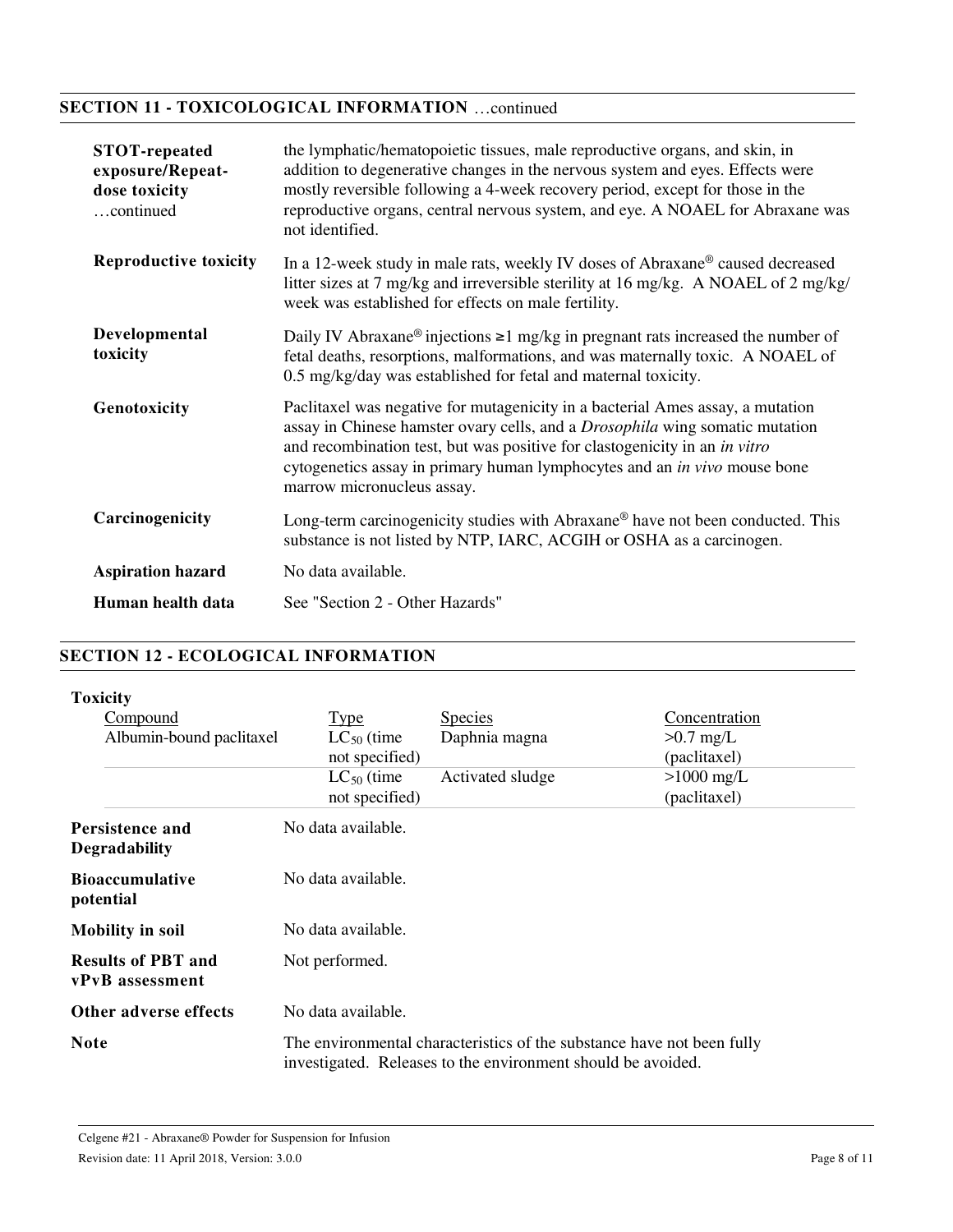#### **SECTION 13 - DISPOSAL CONSIDERATIONS**

| Waste treatment | Dispose of wastes by appropriately permitted chemical waste incinerator in        |  |
|-----------------|-----------------------------------------------------------------------------------|--|
| methods         | accordance to prescribed federal, state, and local guidelines. Do not send down   |  |
|                 | the drain or flush down the toilet. All wastes containing the material should be  |  |
|                 | properly labeled. Rinse waters resulting from spill cleanups should be discharged |  |
|                 | in an environmentally safe manner, e.g., appropriately permitted municipal or     |  |
|                 | onsite was tewater treatment facility.                                            |  |

#### **SECTION 14 - TRANSPORT INFORMATION**

| <b>Transport</b>                                                                               | Based on the available data, this substance is not regulated as a hazardous material/<br>dangerous good under EU ADR/RID, US DOT, Canada TDG, IATA, or IMDG. |
|------------------------------------------------------------------------------------------------|--------------------------------------------------------------------------------------------------------------------------------------------------------------|
| UN number                                                                                      | None assigned.                                                                                                                                               |
| UN proper shipping<br>name                                                                     | None assigned.                                                                                                                                               |
| <b>Transport hazard</b><br>classes and packing<br>group                                        | None assigned.                                                                                                                                               |
| <b>Environmental hazards</b>                                                                   | Based on the available data, this substance is not regulated as an environmental<br>hazard or a marine pollutant.                                            |
| <b>Special precautions for</b><br>users                                                        | No special precautions needed.                                                                                                                               |
| <b>Transport in bulk</b><br>according to Annex II of<br>MARPOL73/78 and the<br><b>IBC</b> Code | Not applicable.                                                                                                                                              |

#### **SECTION 15 - REGULATORY INFORMATION**

| Safety, health and<br>environmental<br>regulations/legislation<br>specific for the<br>substance or mixture | This SDS generally complies with the requirements listed under current guidelines<br>in the US, EU and Canada. Consult your local or regional authorities for more<br>information. |
|------------------------------------------------------------------------------------------------------------|------------------------------------------------------------------------------------------------------------------------------------------------------------------------------------|
| <b>Chemical safety</b><br>assessment                                                                       | Not conducted.                                                                                                                                                                     |
| <b>TSCA</b> status                                                                                         | Not listed                                                                                                                                                                         |
| <b>SARA</b> section 313                                                                                    | Not listed.                                                                                                                                                                        |
| <b>California proposition 65</b>                                                                           | Contains pactitaxel which is listed as a developmental toxicant and a reproductive<br>toxicant (male and female).                                                                  |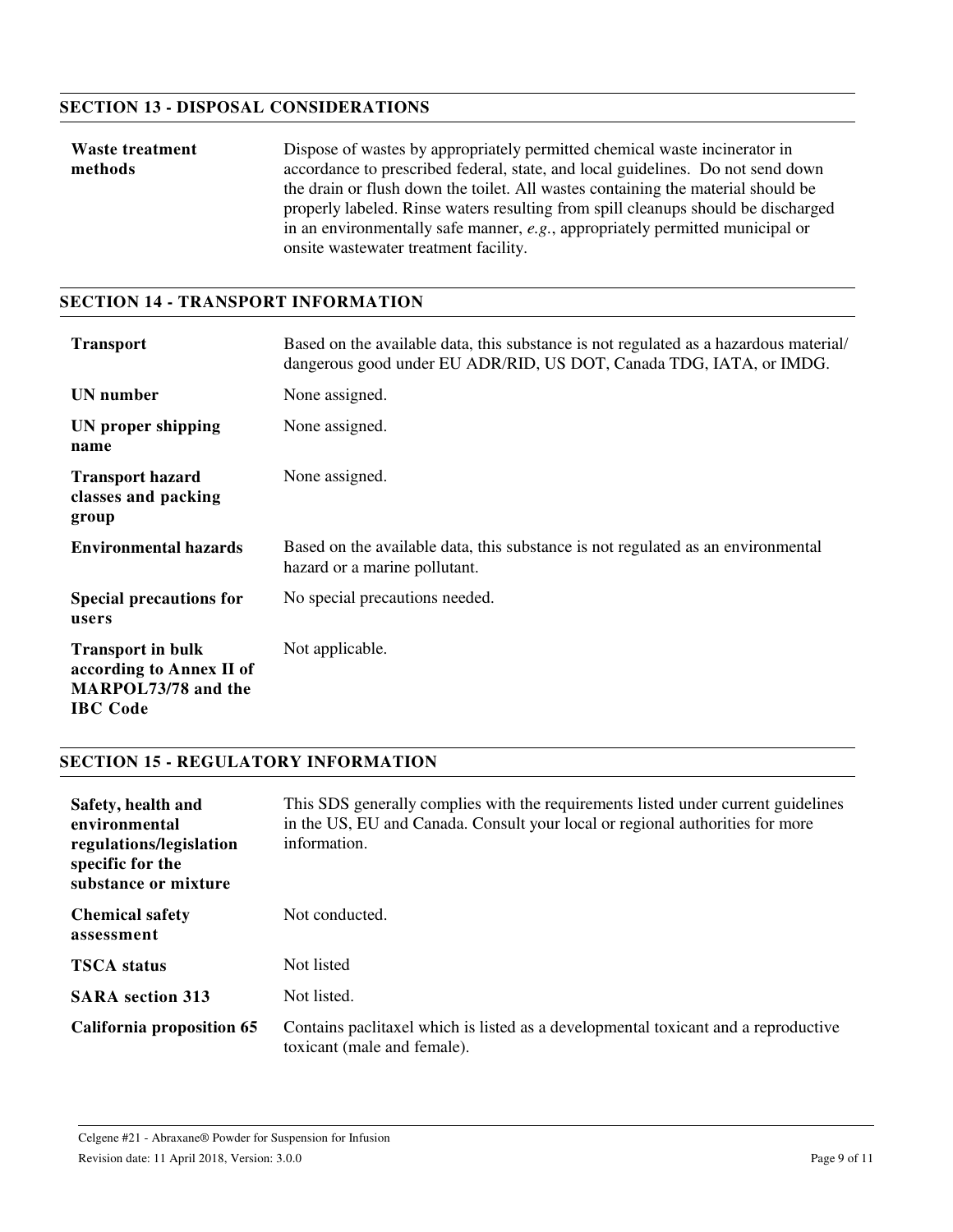#### **SECTION 15 - REGULATORY INFORMATION** …continued

**Additional information** No other information identified.

#### **SECTION 16 - OTHER INFORMATION**

| <b>Full text of H phrases</b><br>and GHS classifications | GCM2 - Germ Cell Mutagenicity Category 2. H341 - Suspected of causing genetic<br>defects. Carc2 - Carcinogenicity Category 2. H351 - Suspected of causing cancer.<br>RT1B - Reproductive toxicity Category 1B. H360FD - May damage fertility. May<br>damage the unborn child. STOT-R1 - Specific Target Organ Toxicity Following<br>Repeated Exposure Category 1. H372 - Causes damage to lymphatic,<br>cardiovascular, gastrointestinal, and nervous systems through prolonged or<br>repeated exposure.                                                                                                                                                                                                                                                                                                                                                                                                                                                                                                                                                                                                                                                                                                                                                                                                                                                                                                                                                                                        |
|----------------------------------------------------------|-------------------------------------------------------------------------------------------------------------------------------------------------------------------------------------------------------------------------------------------------------------------------------------------------------------------------------------------------------------------------------------------------------------------------------------------------------------------------------------------------------------------------------------------------------------------------------------------------------------------------------------------------------------------------------------------------------------------------------------------------------------------------------------------------------------------------------------------------------------------------------------------------------------------------------------------------------------------------------------------------------------------------------------------------------------------------------------------------------------------------------------------------------------------------------------------------------------------------------------------------------------------------------------------------------------------------------------------------------------------------------------------------------------------------------------------------------------------------------------------------|
| Sources of data                                          | Information from published literature and internal company data.                                                                                                                                                                                                                                                                                                                                                                                                                                                                                                                                                                                                                                                                                                                                                                                                                                                                                                                                                                                                                                                                                                                                                                                                                                                                                                                                                                                                                                |
| <b>Abbreviations</b>                                     | ACGIH - American Conference of Governmental Industrial Hygienists; ADR/RID -<br>European Agreement Concerning the International Carriage of Dangerous Goods<br>by Road/Rail; AIHA - American Industrial Hygiene Association; CAS# - Chemical<br>Abstract Services Number; DNEL - Derived No Effect Level; DOT - Department<br>of Transportation; EINECS - European Inventory of New and Existing Chemical<br>Substances; ELINCS - European List of Notified Chemical Substances; EU -<br>European Union; GHS - Globally Harmonized System of Classification and<br>Labeling of Chemicals; IARC - International Agency for Research on Cancer;<br>IDLH - Immediately Dangerous to Life or Health; IATA - International Air<br>Transport Association; IMDG - International Maritime Dangerous Goods; LOEL -<br>Lowest Observed Effect Level; LOAEL - Lowest Observed Adverse Effect Level;<br>NIOSH - The National Institute for Occupational Safety and Health; NOEL - No<br>Observed Effect Level; NOAEL - No Observed Adverse Effect Level; NTP -<br>National Toxicology Program; OEL - Occupational Exposure Limit; OSHA -<br>Occupational Safety and Health Administration; PNEC - Predicted No Effect<br>Concentration; SARA - Superfund Amendments and Reauthorization Act; STEL -<br>Short Term Exposure Limit; TDG - Transportation of Dangerous Goods; TSCA -<br>Toxic Substances Control Act; TWA - Time Weighted Average; WHMIS -<br>Workplace Hazardous Materials Information System |
| <b>Issue Date</b>                                        | 11 April 2018                                                                                                                                                                                                                                                                                                                                                                                                                                                                                                                                                                                                                                                                                                                                                                                                                                                                                                                                                                                                                                                                                                                                                                                                                                                                                                                                                                                                                                                                                   |
| <b>Revisions</b>                                         | Updated synonyms in Section 1, classifications in Section 2, and data in Section 11.                                                                                                                                                                                                                                                                                                                                                                                                                                                                                                                                                                                                                                                                                                                                                                                                                                                                                                                                                                                                                                                                                                                                                                                                                                                                                                                                                                                                            |
| <b>Disclaimer</b>                                        | The above information is based on data available to us and is believed to be<br>correct. Since the information may be applied under conditions beyond our<br>control and with which we may be unfamiliar, we do not assume any responsibility<br>for the results of its use and all persons receiving it must make their own<br>determination of the effects, properties and protections which pertain to their<br>particular conditions.<br>No representation, warranty, or guarantee, express or implied (including a warranty<br>of fitness or merchantability for a particular purpose), is made with respect to the<br>materials, the accuracy of this information, the results to be obtained from the use                                                                                                                                                                                                                                                                                                                                                                                                                                                                                                                                                                                                                                                                                                                                                                                |